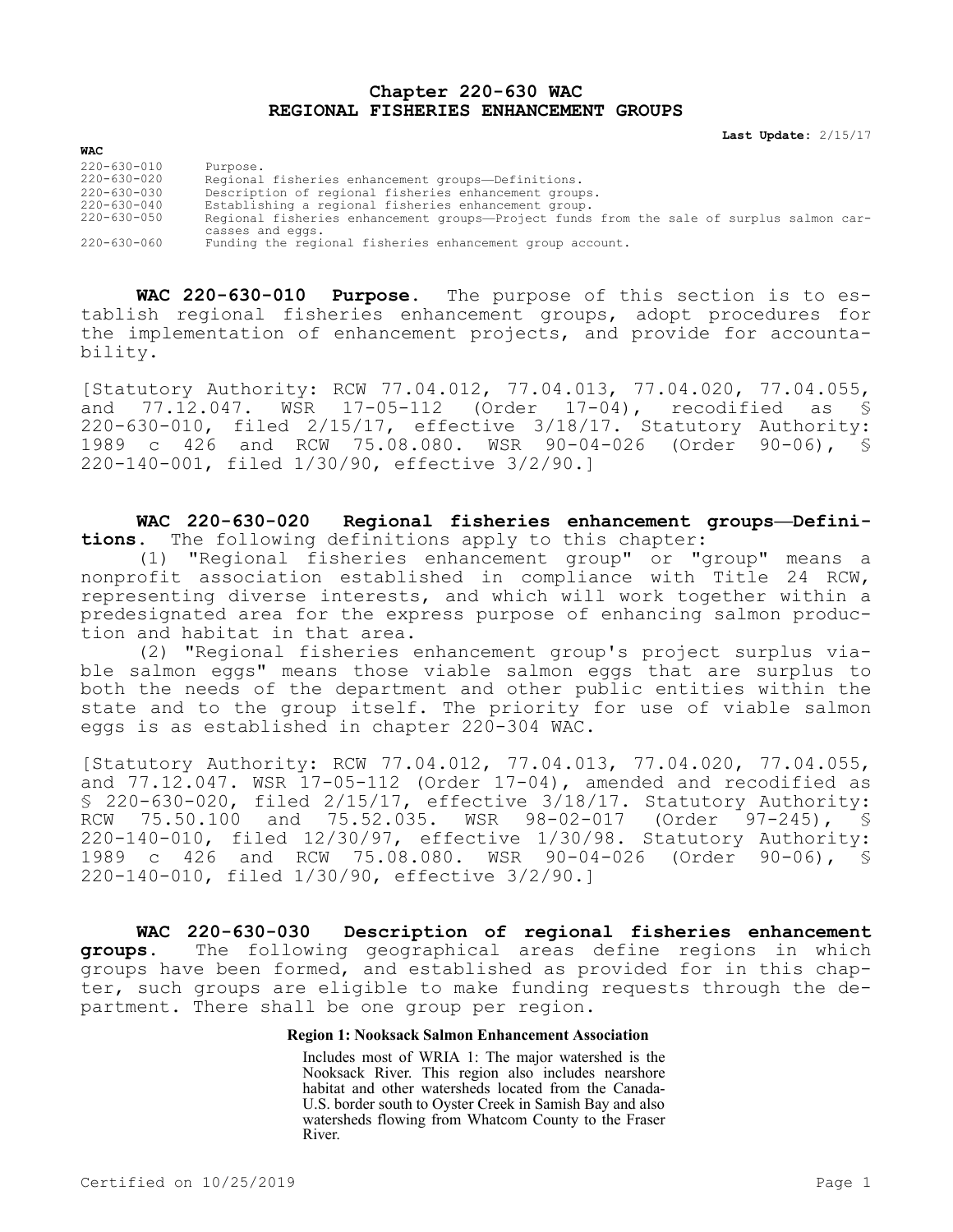### **Region 2: Skagit Fisheries Enhancement Group**

Includes WRIAs 2, 3 and 4, and parts of 1 and 6: The major watersheds are the Skagit and Samish rivers. This region also includes nearshore habitat and other watersheds located from Samish Bay, south of Oyster Creek, south to and including, Penn Cove on Whidbey Island, out to and including, the San Juan Islands.

#### **Region 3: Stilly-Snohomish Fisheries Enhancement Task Force**

Includes WRIAs 5 and 7 and parts of 6 and 8: The major watersheds are the Stillaguamish and Snohomish rivers. This region also includes nearshore habitat and other watersheds located south of Penn Cove on Whidbey Island, including Camano Island; the mainland south to the Edmonds ferry dock.

#### **Region 4: Mid-Sound Salmon Enhancement Group**

Includes WRIAs 8 and 9 and part of 15: The major watersheds are those entering Lake Washington and the Green/Duwamish River. This region also includes nearshore habitat and other watersheds located from the Edmonds ferry dock south to Brown's Point, across to the north side of Gig Harbor, and north around Foulweather Bluff down to the Hood Canal Bridge.

### **Region 5: South Puget Sound Salmon Enhancement Group**

Includes WRIAs 10, 11, 12 and 13 and parts of 14 and 15: The major watersheds are the Puyallup, Nisqually, and Deschutes rivers. This region also includes nearshore habitat and other watersheds draining into Puget Sound south of a line between Brown's Point and the north side of the entrance to Gig Harbor.

### **Region 6: Hood Canal Salmon Enhancement Group**

Includes WRIA 16 and parts of 14, 15 and 17: Major watersheds include the Skokomish, Hamma Hamma, Duckabush, Dosewallips, and Quilcene rivers. This region also includes nearshore habitat and other watersheds located in Hood Canal south of the Hood Canal Bridge.

## **Region 7: North Olympic Salmon Coalition**

Includes WRIAs 18 and 19 and part of 17: Major watersheds include the Dungeness, Elwha, Lyre, Pysht, Clallam, and Hoko rivers. This region also includes nearshore habitat and other watersheds located north and west of the Hood Canal Bridge, to Cape Flattery.

## **Region 8: Pacific Coast Salmon Coalition**

Includes WRIAs 20 and 21: Major watersheds include the Sooes, Ozette, Quillayute, Hoh, Queets, and Quinault rivers. This region also includes nearshore habitat and other watersheds entering directly into the Pacific Ocean between Cape Flattery and the north side of Grays Harbor.

### **Region 9: Chehalis Basin Fisheries Task Force**

Includes WRIAs 22 and 23: Major watersheds include the Humptulips, Hoquiam, Wishkah, Johns and Chehalis rivers. This region also includes nearshore habitat within, and other watersheds flowing into Grays Harbor.

**Region 10: Willapa Bay Regional Fisheries Enhancement Group**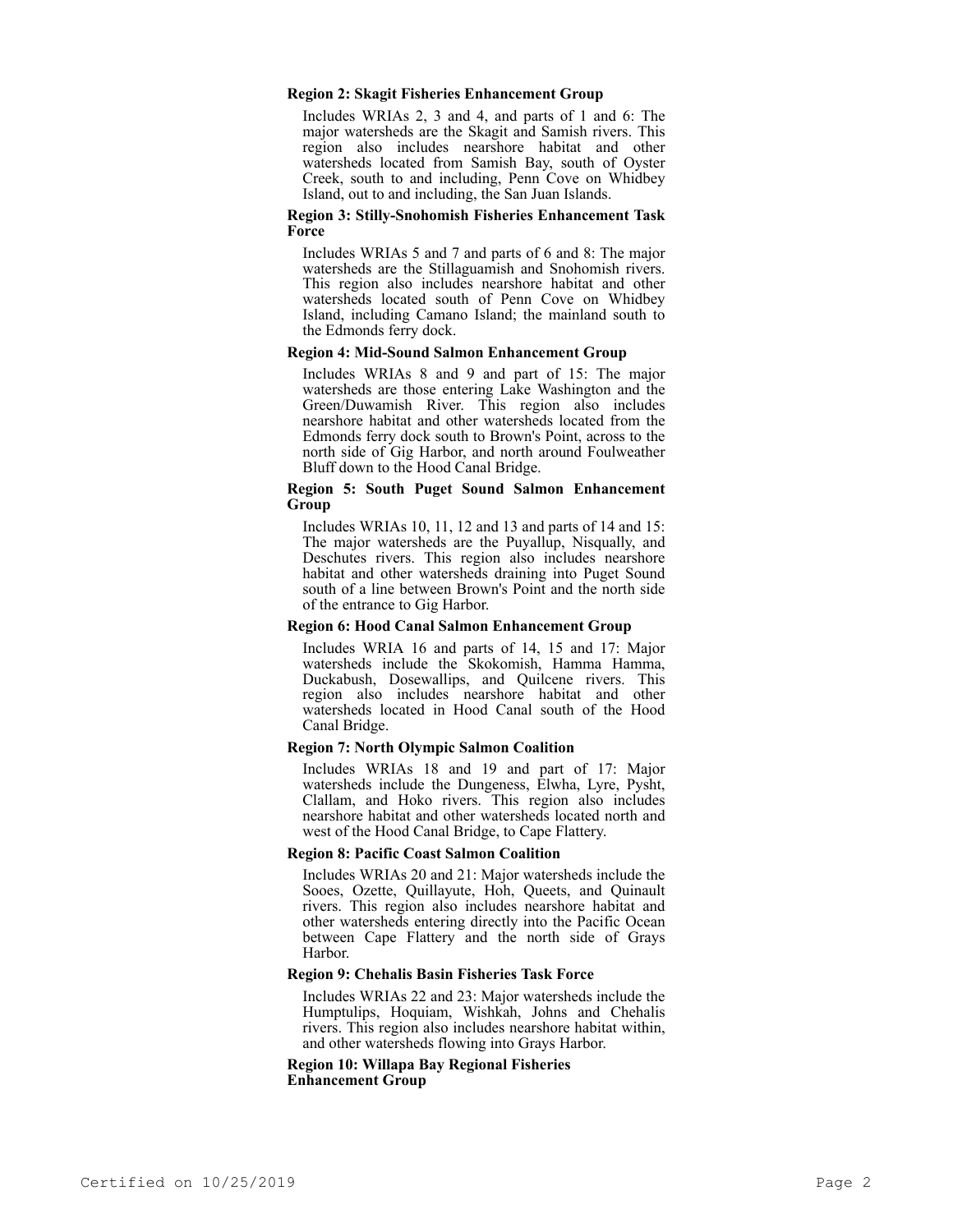Includes most of WRIA 24: Major watersheds include the North, Willapa, Palix, Nemah, Bear, Long Island and Naselle rivers. This region also includes nearshore habitat within, and other watersheds flowing into Willapa Bay.

### **Region 11: Lower Columbia Fish Enhancement Group**

Includes WRIAs 25, 26, 27 and 28 and parts of 24 and 29: Major watersheds include the Chinook, Grays, Elochoman, Cowlitz, Kalama, Lewis, and Washougal rivers. This region also includes Columbia River habitat and other watersheds entering the Washington side of the Columbia River below Bonneville Dam.

#### **Region 12: Mid-Columbia Regional Fisheries Enhancement Group**

Includes WRIAs 30, 31, 37, 38, 39 and 40 and most of 29: Major watersheds include the Little White Salmon, White Salmon, Wind, Yakima, and Klickitat rivers. This region also includes Columbia River habitat and other watersheds entering the Columbia River from the north and west above Bonneville Dam, up to Rock Island Dam.

## **Region 13: Tri-State Steelheaders Regional Fisheries Enhancement Group**

Includes WRIAs 32, 33 and 35 and parts of 34 and 36: Major watersheds include the Snake and Walla Walla rivers. This region also includes Columbia River habitat and other watersheds entering the Columbia River from the east between McNary Dam and the Interstate 182 Bridge at Richland.

## **Region 14: Upper Columbia Regional Fisheries Enhancement Group**

Includes WRIAs 44, 45, 46, 47, 48, 49, 50, 51 and 52: Major watersheds include the Wenatchee, Entiat, Methow, Okanogan and San Poil rivers. This region also includes Columbia River habitat and other watersheds entering the Columbia River above Rock Island Dam up to and including the San Poil watershed.

[Statutory Authority: RCW 77.04.012, 77.04.013, 77.04.020, 77.04.055, and 77.12.047. WSR 17-05-112 (Order 17-04), recodified as § 220-630-030, filed 2/15/17, effective 3/18/17. Statutory Authority: RCW 77.12.047. WSR 01-17-074 (Order 01-172), § 220-140-020, filed<br>8/16/01, effective 9/16/01; WSR 00-20-040 (Order 00-200), § 8/16/01, effective 9/16/01; WSR 00-20-040 (Order 00-200), § 220-140-020, filed 9/28/00, effective 10/29/00. Statutory Authority: 1989 c 426 and RCW 75.08.080. WSR 90-04-026 (Order 90-06), § 220-140-020, filed 1/30/90, effective 3/2/90.]

**WAC 220-630-040 Establishing a regional fisheries enhancement group.** (1) In order to establish a regional fisheries enhancement group, interested parties must make application through the department. In order to qualify to establish a group, interested parties must:

(a) Identify which geographic region the interested parties live in.

(b) Identify the interested parties, including addresses.

(c) Identify a representative who will work with the department on the initial application.

(d) Agree to form a nonprofit corporation, registered with the secretary of state of the state of Washington.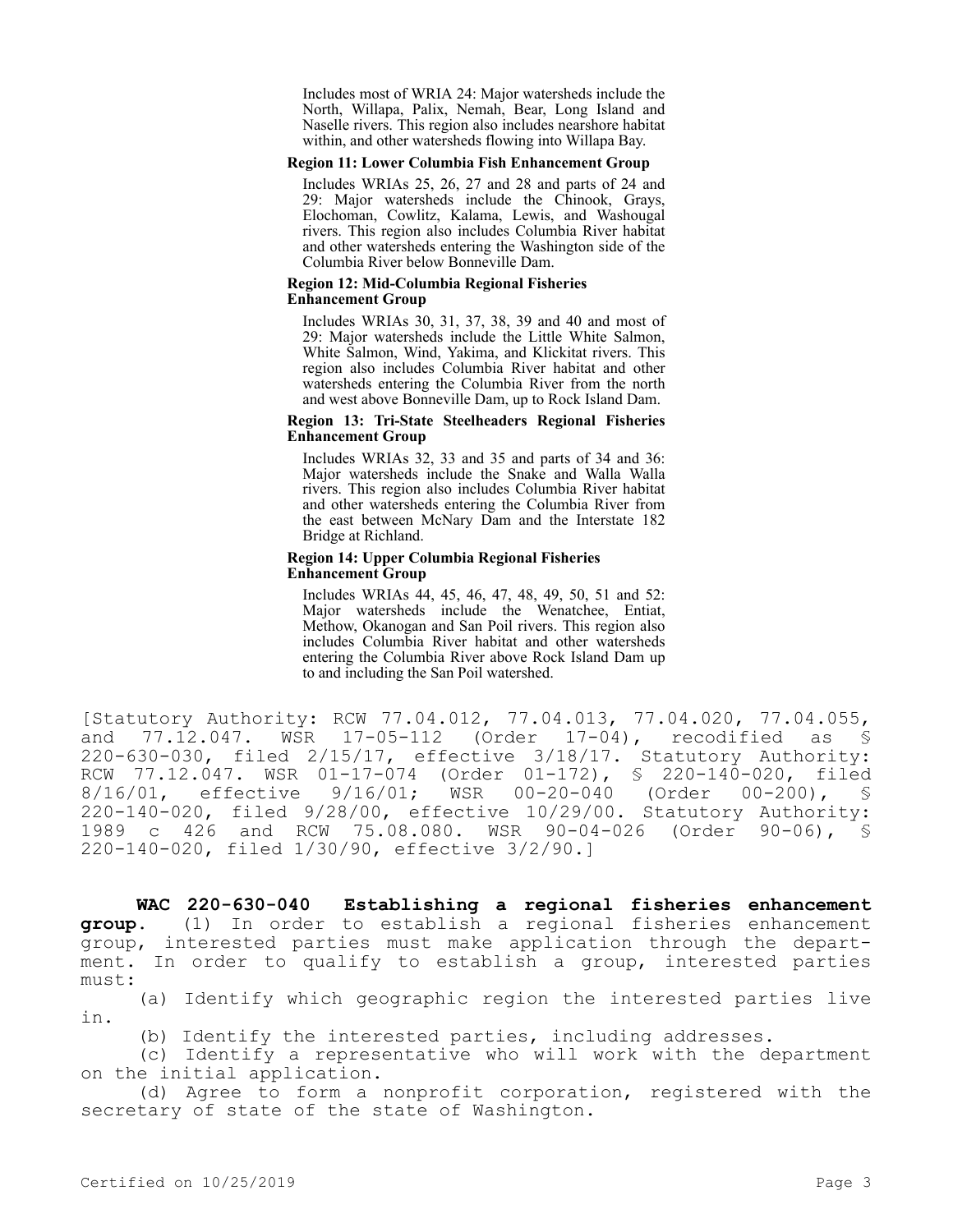(e) Agree to periodic audits by the department, or its representative.

(2) The department will provide coordination and technical assistance to facilitate the application by prospective groups to be fisheries regional enhancement groups. The department shall provide a format and guidelines which any prospective group may use to make initial application. An initial application will be reviewed by the regional enhancement task force within thirty days, and notice will be given in writing of any omissions or errors and corrective action will be discussed with the group representative. The prospective group will be given thirty days for correction and resubmission of the application.

(3) The goal shall be one prospective group per region, and a department coordinator shall seek reconciliation of competing interests, but in the event two or more prospective groups make application, the department may request a representative of each group to meet with the regional enhancement task force and make a presentation addressing why that group should be the fisheries regional enhancement group for the region. The regional fisheries task force shall recommend to the director which group shall be selected as the regional fisheries enhancement group. The criteria to be considered when choosing from among competing groups shall include, but not be limited to:

(a) Representation of diverse interests within the group.

(b) The intentions of the group regarding salmon production, salmon habitat protection, and salmon habitat enhancement.

(c) The inclusion of an educational component within the group's planning process.

(d) Group plans to provide accountability for both salmon production and fiscal matters.

(e) The expected level of voluntary contributions to and voluntary participation in group projects.

(4) Upon selection of the prospective group, the department will provide guidance and assistance with the articles of incorporation and establishment as a 501 (C)(3) organization.

(5) After approval as a group, incorporation, and initial 501 (C)(3) application, one-twelfth of the start up funds provided for in section 9, chapter 426, Laws of 1989, will be made available, as needed, to each group for start up costs, other than incorporation costs, or start up projects. Distribution of start up funds for start up costs or start up projects will be made by the director, based on review and recommendation by the regional enhancement task force. After January 1, 1991, uncommitted start up funds may be distributed by the director to established groups for start up projects, based on review and recommendation of the regional enhancement task force.

[Statutory Authority: RCW 77.04.012, 77.04.013, 77.04.020, 77.04.055, and  $77.12.047$ . WSR  $17-05-112$  (Order  $17-04$ ), amended and recodified as § 220-630-040, filed 2/15/17, effective 3/18/17. Statutory Authority: 1989 c 426 and RCW 75.08.080. WSR 90-04-026 (Order 90-06), § 220-140-030, filed 1/30/90, effective 3/2/90.]

**WAC 220-630-050 Regional fisheries enhancement groups—Project funds from the sale of surplus salmon carcasses and eggs.** (1) Regional fisheries enhancement groups whose projects produce surplus salmon carcasses and eggs may request that the department sell such surplus, providing the following conditions are met: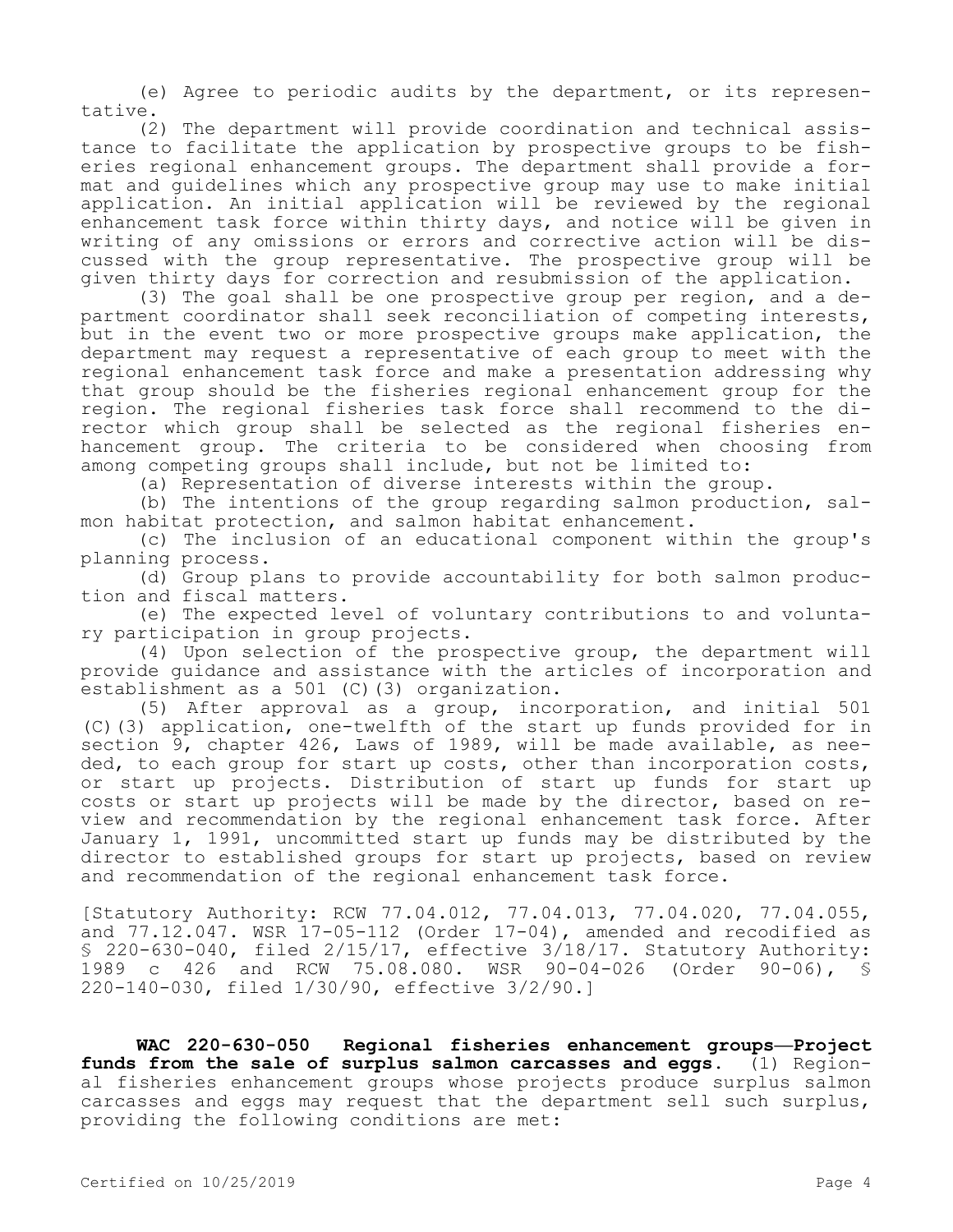(a) Salmon must be returning to a department approved group facility (hatchery, trap or weir);

(b) An approved and current salmon rearing project must be on file with the department;

(c) The department must declare that a surplus exists beyond the needs of the department, tribes, other public entities, and group project requirements; and

(d) Use of funds generated by such sale will be approved by the regional fisheries enhancement group advisory board and the department, using the same procedure as established for handling moneys allocated from the regional fisheries enhancement group account.

(2) The department may sell the surplus salmon carcasses, nonviable eggs and viable eggs of a group project. Surplus viable salmon eggs shall be sold by the department as prescribed in chapter 220-304 WAC, Surplus salmon eggs. A group may not sell any salmon products resulting from its activities.

(3) All money received by the department from the sale of group surplus salmon carcasses, nonviable eggs and viable eggs shall be placed into the regional fisheries enhancement group account and used solely to fund the expenses of approved activities for the group that developed the project.

(4) All money received by the department from the sale of surplus salmon carcasses, nonviable eggs and viable eggs returning to state funded hatcheries shall be placed into the general regional fisheries enhancement group account. Eighty percent of this money will be distributed equally to each of the twelve groups and twenty percent will be used by the department to administer the program.

(5) All fish produced from an approved group project are intended for release into state waters. Live fish will not be transported from a group project without prior written approval of the department.

(6) Surplus carcasses from salmon returning to a group project may be seeded into and along streams if a plan to do so has been preapproved and coordinated by the department.

[Statutory Authority: RCW 77.04.012, 77.04.013, 77.04.020, 77.04.055, and  $77.12.047$ . WSR  $17-05-112$  (Order  $17-04$ ), amended and recodified as § 220-630-050, filed  $2/15/17$ , effective  $3/18/17$ . Statutory Authority: RCW 75.50.100 and 75.52.035. WSR 98-02-017 (Order 97-245), § 220-140-040, filed 12/30/97, effective 1/30/98.]

**WAC 220-630-060 Funding the regional fisheries enhancement group account.** The department shall deposit into the regional fisheries enhancement group account the sum of \$297,500 during fiscal year 2000, based on 297,500 food fish anglers. Beginning in fiscal year 2001, and each year thereafter, the deposit into the regional fisheries enhancement group account shall be adjusted annually to reflect the actual number of license holders fishing for food fish based on an annual survey from the previous license year conducted by the department beginning with the April 1, 1999, to March 31, 2000, license year survey. Additional deposits to the regional fisheries enhancement group account will be made pursuant to RCW 75.50.100.

[Statutory Authority: RCW 77.04.012, 77.04.013, 77.04.020, 77.04.055, and 77.12.047. WSR 17-05-112 (Order 17-04), recodified as § 220-630-060, filed 2/15/17, effective 3/18/17. Statutory Authority: RCW 77.32.440. WSR 99-17-096 (Order 99-128), § 220-140-050, filed